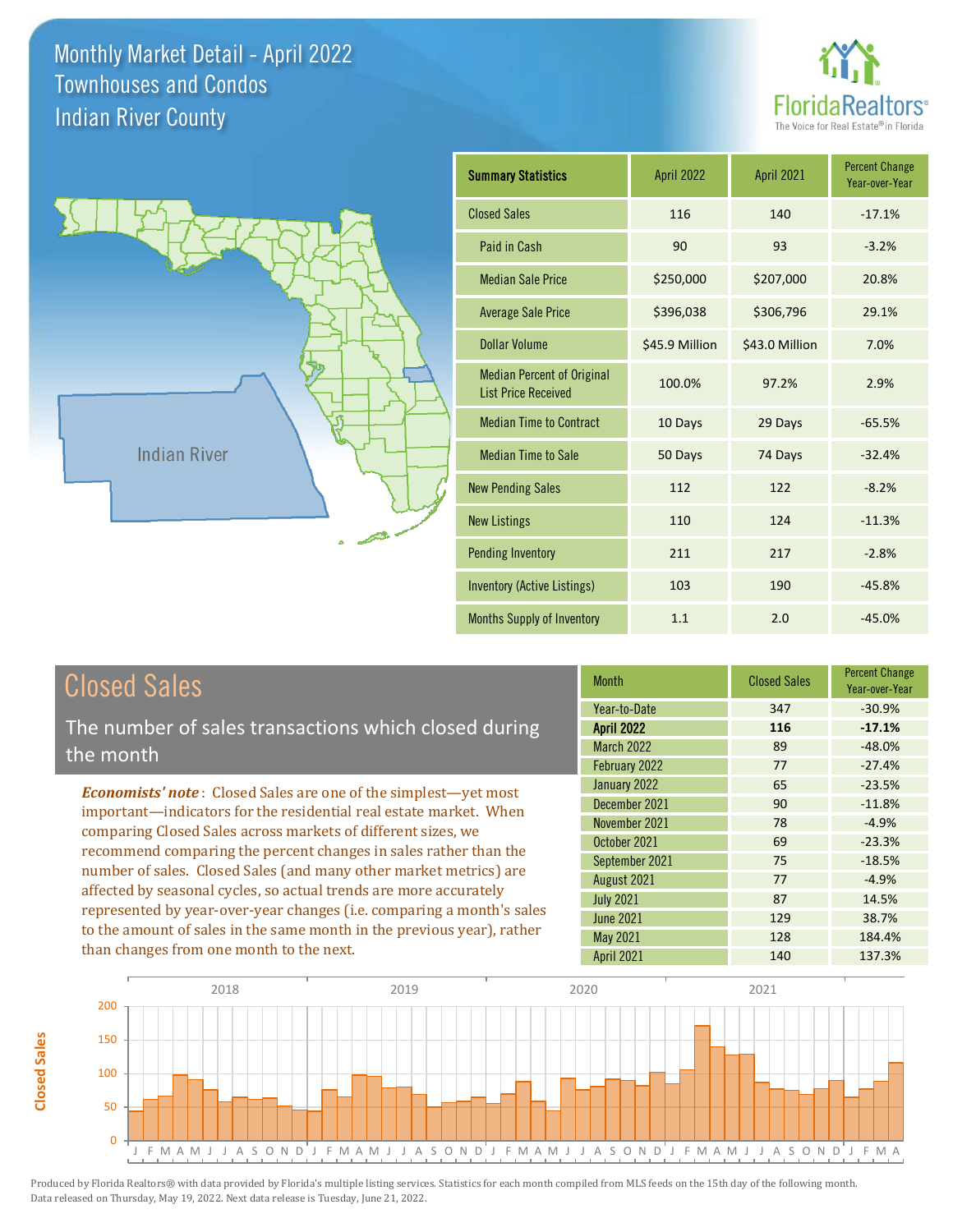this statistic should be interpreted with care.



90 60.7%

| Cash Sales                                                                     | <b>Month</b>      | <b>Cash Sales</b> | <b>Percent Change</b><br>Year-over-Year |
|--------------------------------------------------------------------------------|-------------------|-------------------|-----------------------------------------|
|                                                                                | Year-to-Date      | 247               | $-25.6%$                                |
| The number of Closed Sales during the month in which                           | <b>April 2022</b> | 90                | $-3.2%$                                 |
| buyers exclusively paid in cash                                                | <b>March 2022</b> | 55                | $-50.0%$                                |
|                                                                                | February 2022     | 52                | $-25.7%$                                |
|                                                                                | January 2022      | 50                | $-15.3%$                                |
|                                                                                | December 2021     | 63                | 0.0%                                    |
| <b>Economists' note:</b> Cash Sales can be a useful indicator of the extent to | November 2021     | 55                | 5.8%                                    |
| which investors are participating in the market. Why? Investors are            | October 2021      | 48                | $-4.0%$                                 |
| far more likely to have the funds to purchase a home available up front,       | September 2021    | 52                | $-8.8%$                                 |
| whereas the typical homebuyer requires a mortgage or some other                | August 2021       | 52                | $-10.3%$                                |
| form of financing. There are, of course, many possible exceptions, so          | <b>July 2021</b>  | 69                | 38.0%                                   |

J F M A M J J A S O N D J F M A M J J A S O N D J F M A M J J A S O N D J F M A M J J A S O N D J F M A 0 20 40 60 80 100 120 2018 2019 2020 2021

## Cash Sales as a Percentage of Closed Sales

The percentage of Closed Sales during the month which were Cash Sales

*Economists' note* : This statistic is simply another way of viewing Cash Sales. The remaining percentages of Closed Sales (i.e. those not paid fully in cash) each month involved some sort of financing, such as mortgages, owner/seller financing, assumed loans, etc.

| <b>Month</b>      | <b>Percent of Closed</b><br>Sales Paid in Cash | <b>Percent Change</b><br>Year-over-Year |
|-------------------|------------------------------------------------|-----------------------------------------|
| Year-to-Date      | 71.2%                                          | 7.7%                                    |
| <b>April 2022</b> | 77.6%                                          | 16.9%                                   |
| <b>March 2022</b> | 61.8%                                          | $-3.9%$                                 |
| February 2022     | 67.5%                                          | 2.3%                                    |
| January 2022      | 76.9%                                          | 10.8%                                   |
| December 2021     | 70.0%                                          | 13.3%                                   |
| November 2021     | 70.5%                                          | 11.2%                                   |
| October 2021      | 69.6%                                          | 25.2%                                   |
| September 2021    | 69.3%                                          | 11.8%                                   |
| August 2021       | 67.5%                                          | $-5.7%$                                 |
| <b>July 2021</b>  | 79.3%                                          | 20.5%                                   |
| <b>June 2021</b>  | 69.8%                                          | 15.9%                                   |
| May 2021          | 68.8%                                          | 19.0%                                   |
| April 2021        | 66.4%                                          | 0.5%                                    |

May 2021 88 238.5%

June 2021

April 2021 **93** 138.5%

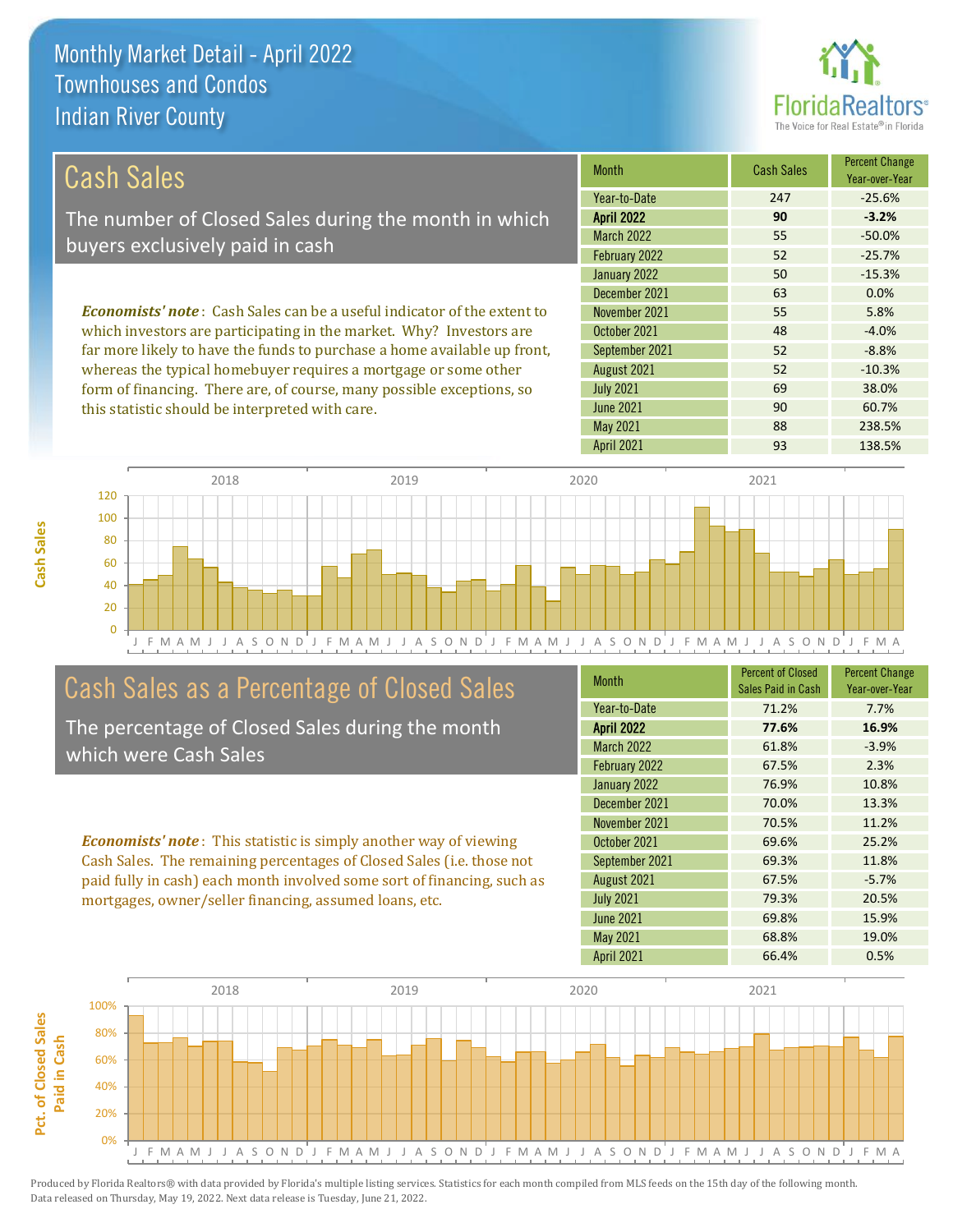

#### *Economists' note* : Median Sale Price is our preferred summary statistic for price activity because, unlike Average Sale Price, Median Sale Price is not sensitive to high sale prices for small numbers of homes that may not be characteristic of the market area. Keep in mind that median price trends over time are not always solely caused by changes in the general value of local real estate. Median sale price only reflects the values of the homes that *sold* each month, and the mix of the types of homes that sell can change over time. April 2021 **\$207,000** 44.3% June 2021 **\$230,000** \$230,000 May 2021 **39.3%** \$218,500 39.3% August 2021 **\$210,000** 34.6%  $July 2021$   $$188,900$   $-6.3%$ \$235,000 23.7% December 2021 **\$231,000** 33.3% September 2021 \$200,000 1.0% March 2022 \$228,000 30.3% February 2022 \$227,900 51.9% November 2021 **\$190,000** 18.8% October 2021 **\$190,000** 24.2% January 2022 Month Median Sale Price Percent Change Year-over-Year April 2022 **\$250,000 20.8%** Year-to-Date \$240,000 37.7% Median Sale Price The median sale price reported for the month (i.e. 50% of sales were above and 50% of sales were below)



# Average Sale Price

The average sale price reported for the month (i.e. total sales in dollars divided by the number of sales)

*Economists' note* : Usually, we prefer Median Sale Price over Average Sale Price as a summary statistic for home prices. However, Average Sale Price does have its uses—particularly when it is analyzed alongside the Median Sale Price. For one, the relative difference between the two statistics can provide some insight into the market for higher-end homes in an area.

| Month             | <b>Average Sale Price</b> | <b>Percent Change</b><br>Year-over-Year |
|-------------------|---------------------------|-----------------------------------------|
| Year-to-Date      | \$395,251                 | 30.3%                                   |
| <b>April 2022</b> | \$396,038                 | 29.1%                                   |
| March 2022        | \$427,539                 | 32.9%                                   |
| February 2022     | \$329,867                 | 23.0%                                   |
| January 2022      | \$427,094                 | 40.5%                                   |
| December 2021     | \$390,966                 | 44.0%                                   |
| November 2021     | \$299,001                 | 2.6%                                    |
| October 2021      | \$314,052                 | 32.2%                                   |
| September 2021    | \$299,032                 | 24.4%                                   |
| August 2021       | \$298,192                 | 26.8%                                   |
| <b>July 2021</b>  | \$321,494                 | 17.0%                                   |
| <b>June 2021</b>  | \$392,673                 | 54.4%                                   |
| May 2021          | \$412,901                 | 102.7%                                  |
| April 2021        | \$306,796                 | 22.5%                                   |



Produced by Florida Realtors® with data provided by Florida's multiple listing services. Statistics for each month compiled from MLS feeds on the 15th day of the following month. Data released on Thursday, May 19, 2022. Next data release is Tuesday, June 21, 2022.

**Average Sale Price**

**Average Sale Price**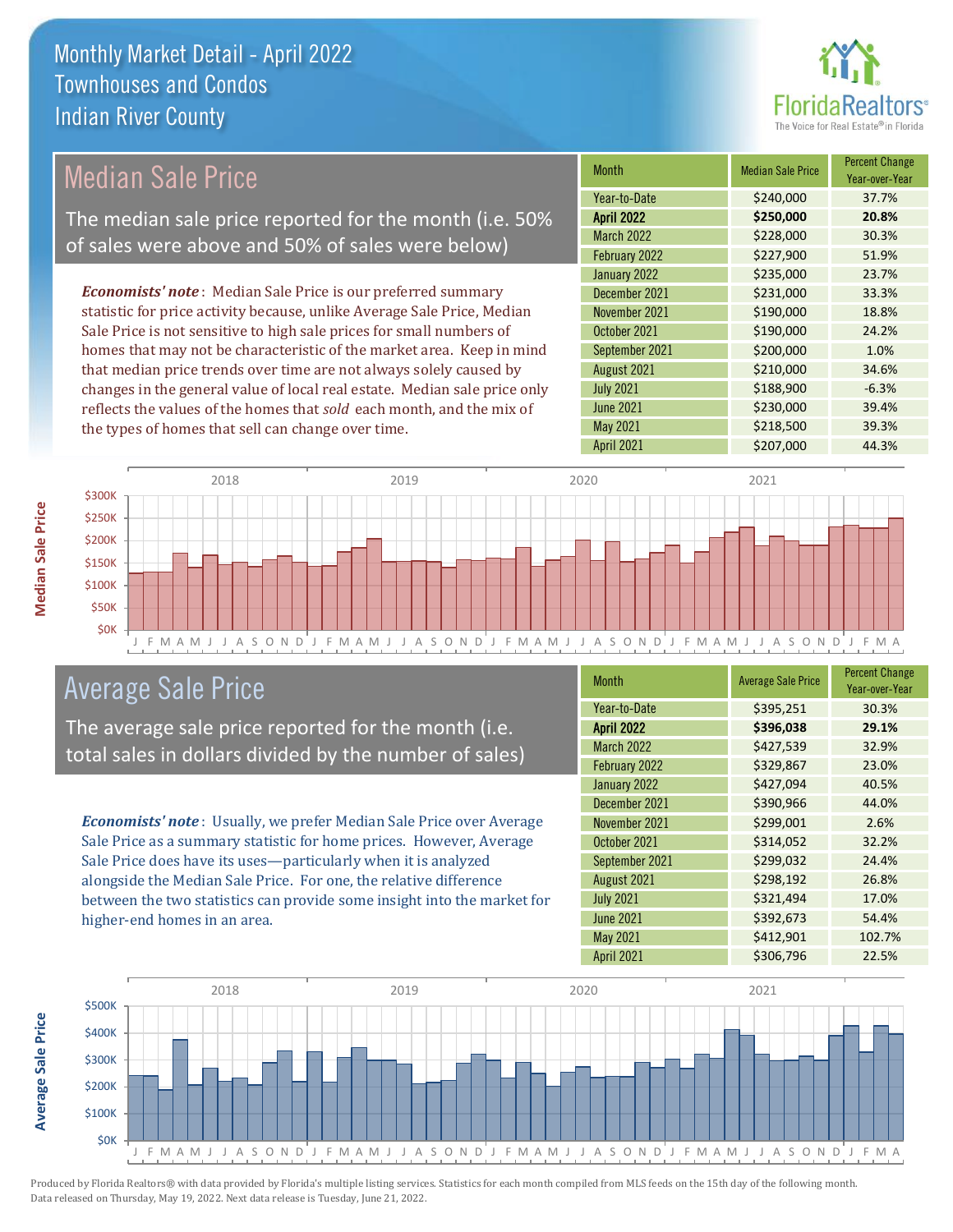

#### Dollar Volume

The sum of the sale prices for all sales which closed during the month

*Economists' note* : Dollar Volume is simply the sum of all sale prices in a given time period, and can quickly be calculated by multiplying Closed Sales by Average Sale Price. It is a strong indicator of the health of the real estate industry in a market, and is of particular interest to real estate professionals, investors, analysts, and government agencies. Potential home sellers and home buyers, on the other hand, will likely be better served by paying attention to trends in the two components of Dollar Volume (i.e. sales and prices) individually.

| Month             | Dollar Volume   | <b>Percent Change</b><br>Year-over-Year |
|-------------------|-----------------|-----------------------------------------|
| Year-to-Date      | \$137.2 Million | $-9.9%$                                 |
| <b>April 2022</b> | \$45.9 Million  | 7.0%                                    |
| <b>March 2022</b> | \$38.1 Million  | $-30.8%$                                |
| February 2022     | \$25.4 Million  | $-10.7%$                                |
| January 2022      | \$27.8 Million  | 7.5%                                    |
| December 2021     | \$35.2 Million  | 27.1%                                   |
| November 2021     | \$23.3 Million  | $-2.4%$                                 |
| October 2021      | \$21.7 Million  | 1.4%                                    |
| September 2021    | \$22.4 Million  | 1.4%                                    |
| August 2021       | \$23.0 Million  | 20.5%                                   |
| <b>July 2021</b>  | \$28.0 Million  | 33.9%                                   |
| <b>June 2021</b>  | \$50.7 Million  | 114.2%                                  |
| May 2021          | \$52.9 Million  | 476.4%                                  |
| <b>April 2021</b> | \$43.0 Million  | 190.8%                                  |



# Median Percent of Original List Price Received

The median of the sale price (as a percentage of the original list price) across all properties selling during the month

*Economists' note* : The Median Percent of Original List Price Received is useful as an indicator of market recovery, since it typically rises as buyers realize that the market may be moving away from them and they need to match the selling price (or better it) in order to get a contract on the house. This is usually the last measure to indicate a market has shifted from down to up, so it is what we would call a *lagging* indicator.

| Month             | Med. Pct. of Orig.<br><b>List Price Received</b> | <b>Percent Change</b><br>Year-over-Year |
|-------------------|--------------------------------------------------|-----------------------------------------|
| Year-to-Date      | 100.0%                                           | 3.8%                                    |
| <b>April 2022</b> | 100.0%                                           | 2.9%                                    |
| <b>March 2022</b> | 100.0%                                           | 3.2%                                    |
| February 2022     | 100.0%                                           | 5.2%                                    |
| January 2022      | 99.1%                                            | 4.3%                                    |
| December 2021     | 100.0%                                           | 7.3%                                    |
| November 2021     | 99.5%                                            | 4.3%                                    |
| October 2021      | 98.6%                                            | 4.1%                                    |
| September 2021    | 100.0%                                           | 9.4%                                    |
| August 2021       | 97.9%                                            | 4.9%                                    |
| <b>July 2021</b>  | 98.3%                                            | 5.2%                                    |
| <b>June 2021</b>  | 97.5%                                            | 5.3%                                    |
| May 2021          | 96.9%                                            | 2.6%                                    |
| <b>April 2021</b> | 97.2%                                            | 3.6%                                    |



Produced by Florida Realtors® with data provided by Florida's multiple listing services. Statistics for each month compiled from MLS feeds on the 15th day of the following month. Data released on Thursday, May 19, 2022. Next data release is Tuesday, June 21, 2022.

**Med. Pct. of Orig.** 

Med. Pct. of Orig.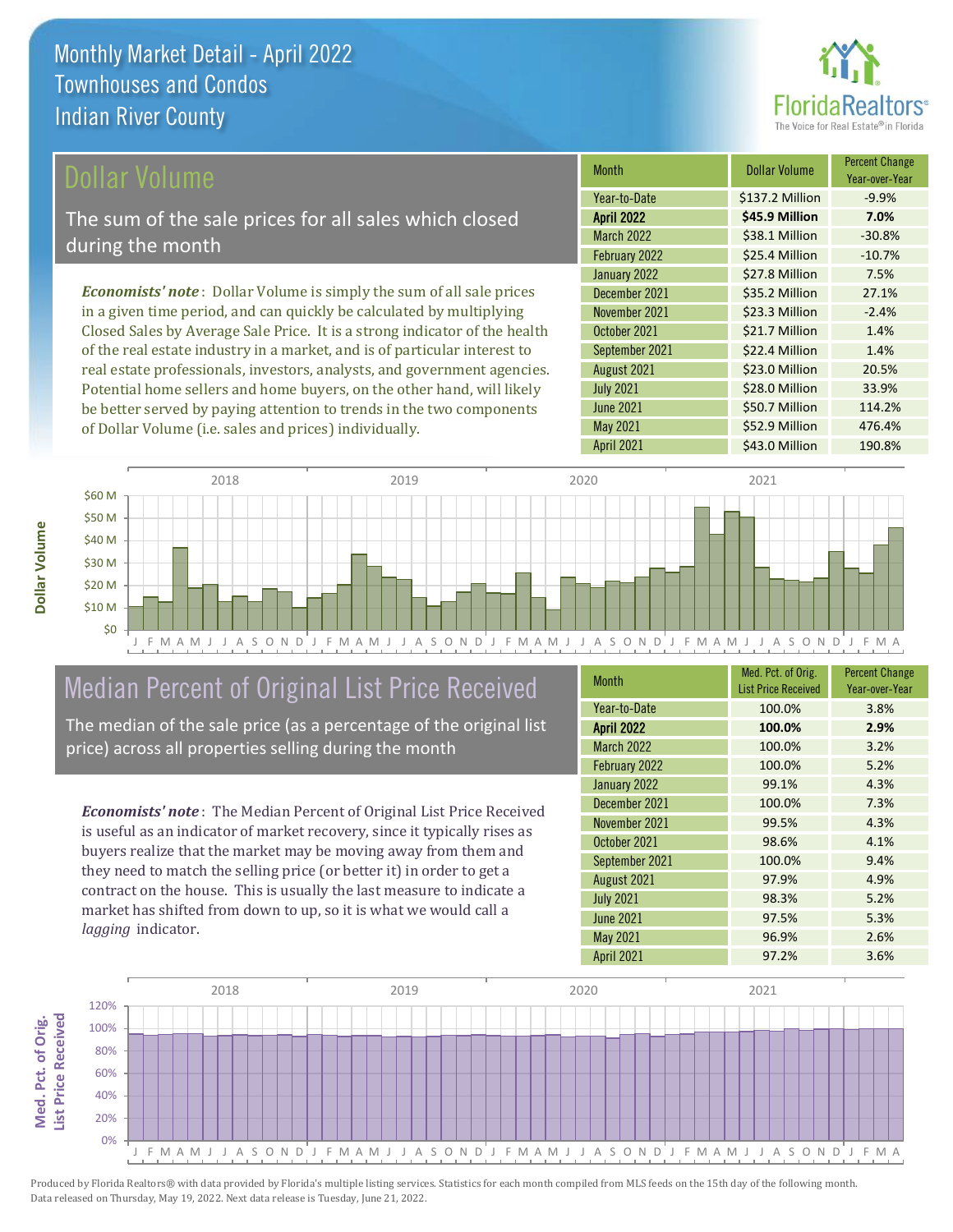

# Median Time to Contract

The median number of days between the listing date and contract date for all Closed Sales during the month

*Economists' note* : Like Time to Sale, Time to Contract is a measure of the length of the home selling process calculated for sales which closed during the month. The difference is that Time to Contract measures the number of days between the initial listing of a property and the signing of the contract which eventually led to the closing of the sale. When the gap between Median Time to Contract and Median Time to Sale grows, it is usually a sign of longer closing times and/or declining numbers of cash sales.

| <b>Month</b>      | Median Time to<br>Contract | <b>Percent Change</b><br>Year-over-Year |
|-------------------|----------------------------|-----------------------------------------|
| Year-to-Date      | 12 Days                    | $-70.0%$                                |
| <b>April 2022</b> | 10 Days                    | $-65.5%$                                |
| <b>March 2022</b> | 15 Days                    | $-54.5%$                                |
| February 2022     | 15 Days                    | $-73.7%$                                |
| January 2022      | 11 Days                    | $-73.2%$                                |
| December 2021     | 15 Days                    | $-84.5%$                                |
| November 2021     | 16 Days                    | $-82.6%$                                |
| October 2021      | 17 Days                    | $-79.0%$                                |
| September 2021    | 8 Days                     | $-88.9%$                                |
| August 2021       | 16 Days                    | $-80.5%$                                |
| <b>July 2021</b>  | 21 Days                    | $-79.4%$                                |
| <b>June 2021</b>  | 25 Days                    | $-74.5%$                                |
| May 2021          | 25 Days                    | $-44.4%$                                |
| <b>April 2021</b> | 29 Days                    | $-12.1%$                                |



### Median Time to Sale

**Median Time to** 

**Median Time to** 

The median number of days between the listing date and closing date for all Closed Sales during the month

*Economists' note* : Time to Sale is a measure of the length of the home selling process, calculated as the number of days between the initial listing of a property and the closing of the sale. *Median* Time to Sale is the amount of time the "middle" property selling this month was on the market. That is, 50% of homes selling this month took *less* time to sell, and 50% of homes took *more* time to sell. Median Time to Sale gives a more accurate picture than Average Time to Sale, which can be skewed upward by small numbers of properties taking an abnormally long time to sell.

| <b>Month</b>      | <b>Median Time to Sale</b> | <b>Percent Change</b><br>Year-over-Year |
|-------------------|----------------------------|-----------------------------------------|
| Year-to-Date      | 50 Days                    | $-36.7%$                                |
| <b>April 2022</b> | 50 Days                    | $-32.4%$                                |
| <b>March 2022</b> | 54 Days                    | $-26.0%$                                |
| February 2022     | 51 Days                    | $-45.2%$                                |
| January 2022      | 52 Days                    | $-31.6%$                                |
| December 2021     | 57 Days                    | $-59.6%$                                |
| November 2021     | 57 Days                    | $-56.2%$                                |
| October 2021      | 57 Days                    | $-48.6%$                                |
| September 2021    | 45 Days                    | $-56.7%$                                |
| August 2021       | 57 Days                    | $-54.0%$                                |
| <b>July 2021</b>  | 58 Days                    | $-62.1%$                                |
| <b>June 2021</b>  | 60 Days                    | $-55.2%$                                |
| May 2021          | 70 Days                    | $-13.6%$                                |
| <b>April 2021</b> | 74 Days                    | $-15.9%$                                |

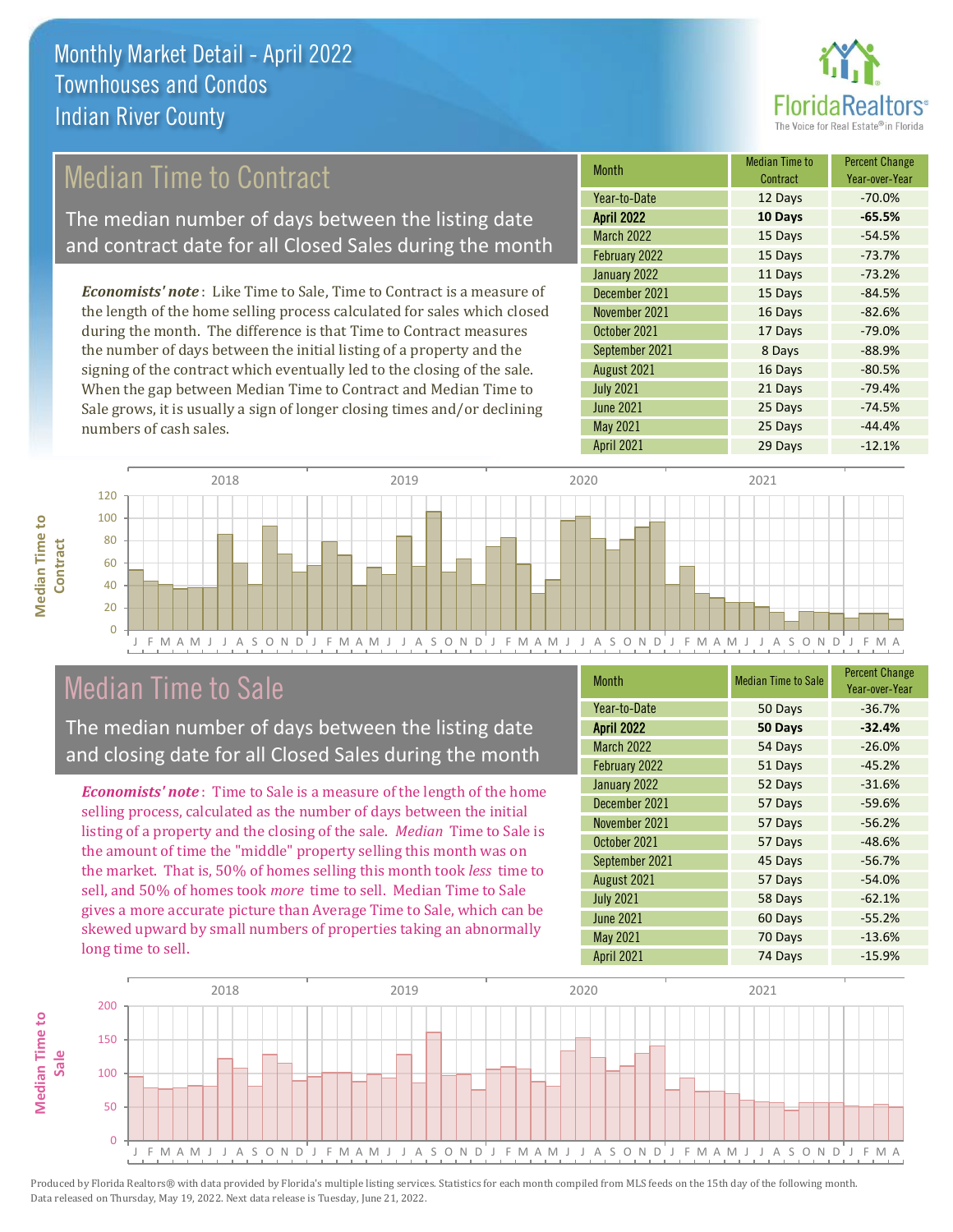distressed properties for sale.



| <b>New Pending Sales</b>                                                       | <b>Month</b>      | <b>New Pending Sales</b> | <b>Percent Change</b><br>Year-over-Year |
|--------------------------------------------------------------------------------|-------------------|--------------------------|-----------------------------------------|
|                                                                                | Year-to-Date      | 422                      | $-29.5%$                                |
| The number of listed properties that went under                                | <b>April 2022</b> | 112                      | $-8.2%$                                 |
| contract during the month                                                      | <b>March 2022</b> | 118                      | $-28.5%$                                |
|                                                                                | February 2022     | 92                       | $-39.9%$                                |
|                                                                                | January 2022      | 100                      | $-37.1%$                                |
| <b>Economists' note</b> : Because of the typical length of time it takes for a | December 2021     | 77                       | $-25.2%$                                |
| sale to close, economists consider Pending Sales to be a decent                | November 2021     | 87                       | $-8.4%$                                 |
| indicator of potential future Closed Sales. It is important to bear in         | October 2021      | 95                       | $-8.7%$                                 |
| mind, however, that not all Pending Sales will be closed successfully.         | September 2021    | 79                       | $-17.7%$                                |
| So, the effectiveness of Pending Sales as a future indicator of Closed         | August 2021       | 96                       | 10.3%                                   |
| Sales is susceptible to changes in market conditions such as the               | <b>July 2021</b>  | 70                       | $-13.6%$                                |



# New Listings

The number of properties put onto the market during the month

availability of financing for homebuyers and the inventory of

*Economists' note* : New Listings tend to rise in delayed response to increasing prices, so they are often seen as a lagging indicator of market health. As prices rise, potential sellers raise their estimations of value—and in the most recent cycle, rising prices have freed up many potential sellers who were previously underwater on their mortgages. Note that in our calculations, we take care to not include properties that were recently taken off the market and quickly relisted, since these are not really *new* listings.

| <b>Month</b>      | <b>New Listings</b> | <b>Percent Change</b><br>Year-over-Year |
|-------------------|---------------------|-----------------------------------------|
| Year-to-Date      | 429                 | $-17.0%$                                |
| <b>April 2022</b> | 110                 | $-11.3%$                                |
| <b>March 2022</b> | 145                 | 16.0%                                   |
| February 2022     | 102                 | $-15.7%$                                |
| January 2022      | 72                  | $-51.0%$                                |
| December 2021     | 86                  | 4.9%                                    |
| November 2021     | 73                  | $-25.5%$                                |
| October 2021      | 83                  | $-11.7%$                                |
| September 2021    | 84                  | $-1.2%$                                 |
| August 2021       | 95                  | 37.7%                                   |
| <b>July 2021</b>  | 66                  | $-27.5%$                                |
| <b>June 2021</b>  | 92                  | $-7.1%$                                 |
| May 2021          | 79                  | $-49.7%$                                |
| <b>April 2021</b> | 124                 | 37.8%                                   |

June 2021 **86** -7.5% May 2021 125 31.6%



Produced by Florida Realtors® with data provided by Florida's multiple listing services. Statistics for each month compiled from MLS feeds on the 15th day of the following month. Data released on Thursday, May 19, 2022. Next data release is Tuesday, June 21, 2022.

**New Listings**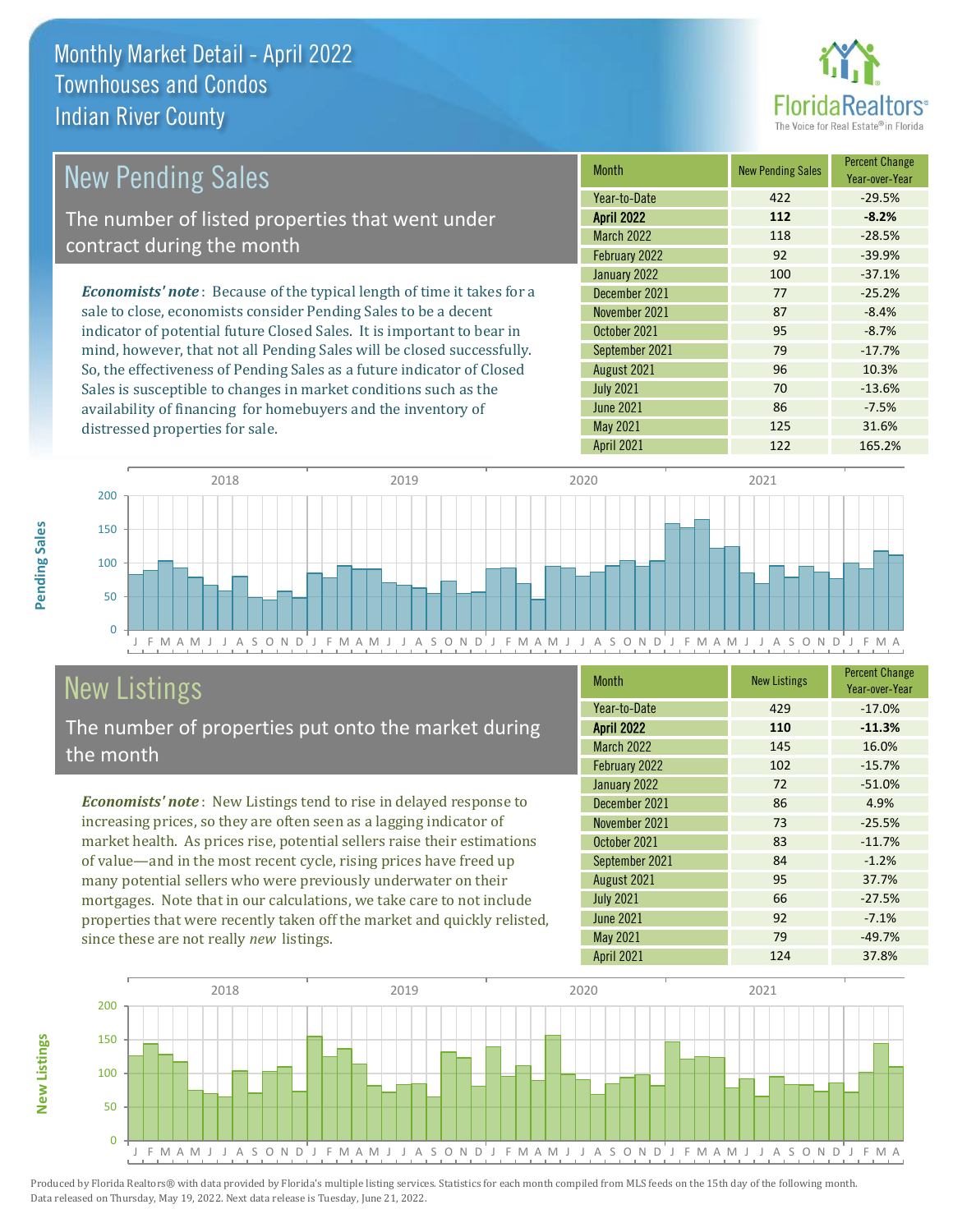

# Inventory (Active Listings) The number of property listings active at the end of the month

*Economists' note* : There are a number of ways to define and calculate Inventory. Our method is to simply count the number of active listings on the last day of the month, and hold this number to compare with the same month the following year. Inventory rises when New Listings are outpacing the number of listings that go off-market (regardless of whether they actually sell). Likewise, it falls when New Listings aren't keeping up with the rate at which homes are going off-market.

| <b>Month</b>             | Inventory | <b>Percent Change</b><br>Year-over-Year |
|--------------------------|-----------|-----------------------------------------|
| <b>YTD (Monthly Avg)</b> | 96        | $-61.7%$                                |
| <b>April 2022</b>        | 103       | $-45.8%$                                |
| <b>March 2022</b>        | 106       | $-50.9%$                                |
| February 2022            | 94        | $-66.2%$                                |
| January 2022             | 82        | $-74.5%$                                |
| December 2021            | 107       | $-69.7%$                                |
| November 2021            | 105       | $-72.9%$                                |
| October 2021             | 113       | $-71.0%$                                |
| September 2021           | 130       | $-67.7%$                                |
| August 2021              | 123       | $-71.0%$                                |
| <b>July 2021</b>         | 125       | $-74.4%$                                |
| <b>June 2021</b>         | 136       | $-73.2%$                                |
| <b>May 2021</b>          | 144       | $-74.5%$                                |
| <b>April 2021</b>        | 190       | $-66.0%$                                |



# Months Supply of Inventory

An estimate of the number of months it will take to deplete the current Inventory given recent sales rates

*Economists' note* : MSI is a useful indicator of market conditions. The benchmark for a balanced market (favoring neither buyer nor seller) is 5.5 months of inventory. Anything higher is traditionally a buyers' market, and anything lower is a sellers' market. There is no single accepted way of calculating MSI. A common method is to divide current Inventory by the most recent month's Closed Sales count, but this count is a usually poor predictor of future Closed Sales due to seasonal cycles. To eliminate seasonal effects, we use the 12-month average of monthly Closed Sales instead.

| <b>Month</b>             | <b>Months Supply</b> | <b>Percent Change</b><br>Year-over-Year |
|--------------------------|----------------------|-----------------------------------------|
| <b>YTD (Monthly Avg)</b> | 1.0                  | $-65.5%$                                |
| <b>April 2022</b>        | 1.1                  | $-45.0%$                                |
| <b>March 2022</b>        | 1.2                  | $-50.0%$                                |
| February 2022            | 1.0                  | $-69.7%$                                |
| January 2022             | 0.8                  | $-80.0%$                                |
| December 2021            | 1.0                  | $-77.8%$                                |
| November 2021            | 1.0                  | $-80.8%$                                |
| October 2021             | 1.1                  | $-79.2%$                                |
| September 2021           | 1.2                  | $-79.3%$                                |
| August 2021              | 1.1                  | $-82.8%$                                |
| <b>July 2021</b>         | 1.2                  | $-83.8%$                                |
| <b>June 2021</b>         | 1.3                  | $-83.1%$                                |
| May 2021                 | 1.4                  | $-83.9%$                                |
| <b>April 2021</b>        | 2.0                  | $-75.3%$                                |

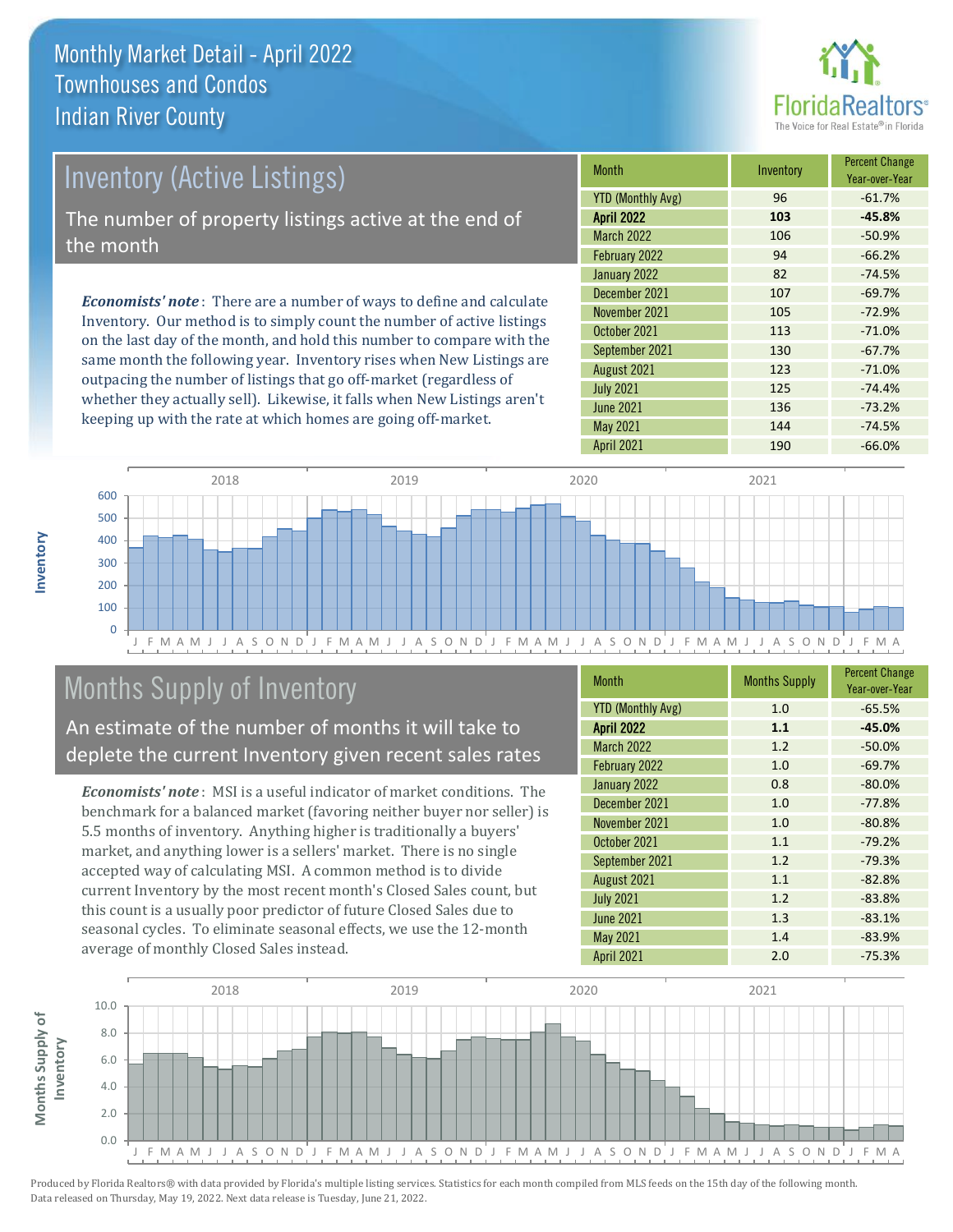

# Closed Sales by Sale Price

The number of sales transactions which closed during the month

*Economists' note:* Closed Sales are one of the simplest—yet most important—indicators for the residential real estate market. When comparing Closed Sales across markets of different sizes, we recommend comparing the percent changes in sales rather than the number of sales. Closed Sales (and many other market metrics) are affected by seasonal cycles, so actual trends are more accurately represented by year-over-year changes (i.e. comparing a month's sales to the amount of sales in the same month in the previous year), rather than changes from one month to the next.

| <b>Sale Price</b>     | <b>Closed Sales</b> | <b>Percent Change</b><br>Year-over-Year |
|-----------------------|---------------------|-----------------------------------------|
| Less than \$50,000    | 0                   | $-100.0%$                               |
| $$50,000 - $99,999$   | $\mathbf{1}$        | $-94.4%$                                |
| \$100,000 - \$149,999 | 18                  | $-37.9%$                                |
| $$150,000 - $199,999$ | 16                  | $-15.8%$                                |
| \$200,000 - \$249,999 | 21                  | 50.0%                                   |
| \$250,000 - \$299,999 | 12                  | 9.1%                                    |
| \$300,000 - \$399,999 | 13                  | $-13.3%$                                |
| \$400,000 - \$599,999 | 16                  | 14.3%                                   |
| \$600,000 - \$999,999 | 11                  | $-31.3%$                                |
| \$1,000,000 or more   | 8                   | 166.7%                                  |



### Median Time to Contract by Sale Price The median number of days between the listing date and contract date for all Closed Sales during the month

*Economists' note* : Like Time to Sale, Time to Contract is a measure of the length of the home selling process calculated for sales which closed during the month. The difference is that Time to Contract measures the number of days between the initial listing of a property and the signing of the contract which eventually led to the closing of the sale. When the gap between Median Time to Contract and Median Time to Sale grows, it is usually a sign of longer closing times and/or declining numbers of cash sales.

| <b>Sale Price</b>     | Median Time to<br>Contract | <b>Percent Change</b><br>Year-over-Year |
|-----------------------|----------------------------|-----------------------------------------|
| Less than \$50,000    | (No Sales)                 | N/A                                     |
| \$50,000 - \$99,999   | 5 Days                     | $-84.8%$                                |
| $$100,000 - $149,999$ | 6 Days                     | $-84.6%$                                |
| \$150,000 - \$199,999 | 9 Days                     | $-25.0%$                                |
| \$200,000 - \$249,999 | 17 Days                    | 54.5%                                   |
| \$250,000 - \$299,999 | 22 Days                    | $-79.4%$                                |
| \$300,000 - \$399,999 | 9 Days                     | $-73.5%$                                |
| \$400,000 - \$599,999 | 11 Days                    | $-68.6%$                                |
| \$600,000 - \$999,999 | 9 Days                     | $-65.4%$                                |
| \$1,000,000 or more   | 41 Days                    | $-31.7%$                                |

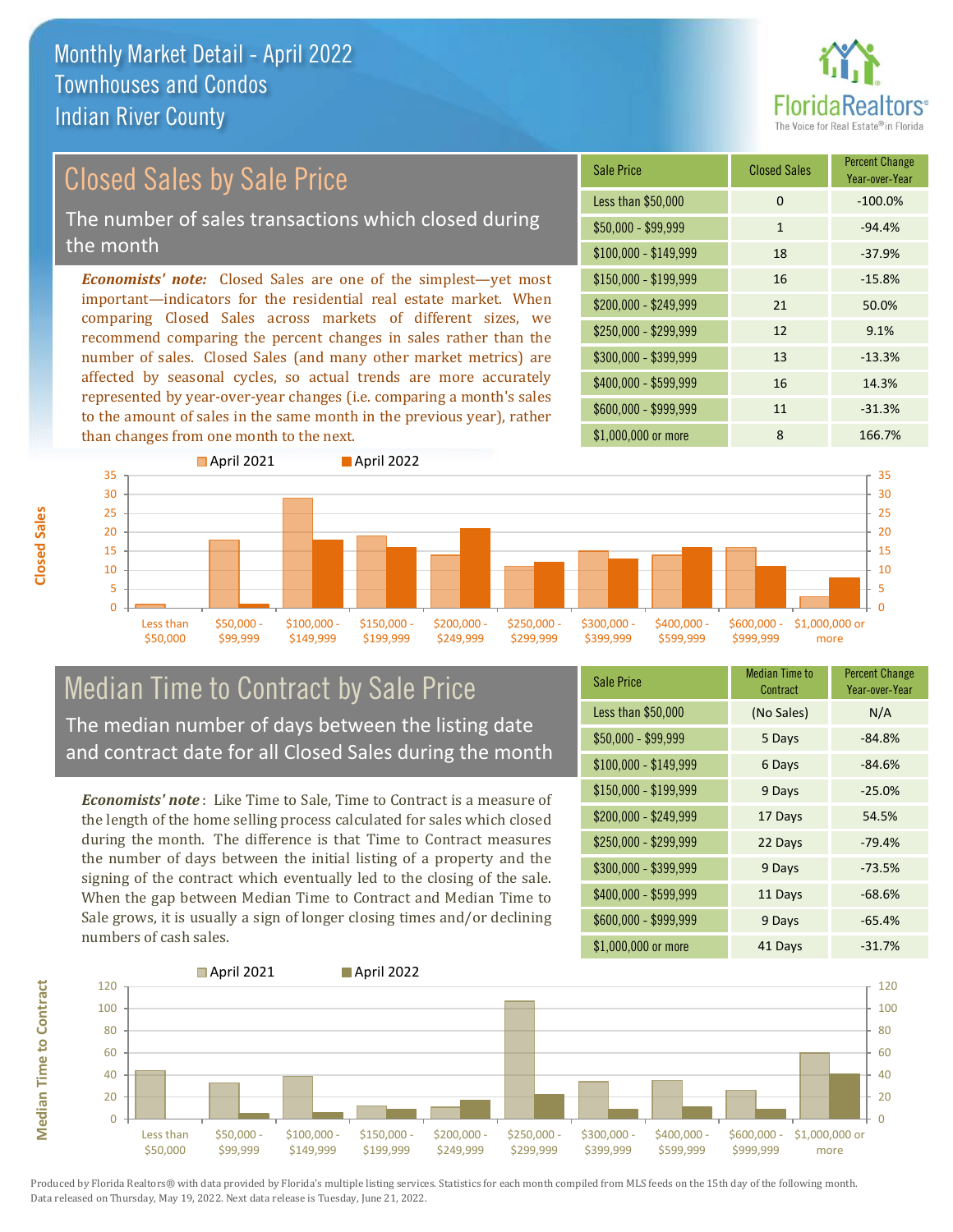

# New Listings by Initial Listing Price

The number of properties put onto the market during the month

*Economists' note:* New Listings tend to rise in delayed response to increasing prices, so they are often seen as a lagging indicator of market health. As prices rise, potential sellers raise their estimations of value—and in the most recent cycle, rising prices have freed up many potential sellers who were previously underwater on their mortgages. Note that in our calculations, we take care to not include properties that were recently taken off the market and quickly relisted, since these are not really *new* listings.





### Inventory by Current Listing Price The number of property listings active at the end of the month

*Economists' note* : There are a number of ways to define and calculate Inventory. Our method is to simply count the number of active listings on the last day of the month, and hold this number to compare with the same month the following year. Inventory rises when New Listings are outpacing the number of listings that go off-market (regardless of whether they actually sell). Likewise, it falls when New Listings aren't keeping up with the rate at which homes are going off-market.

| <b>Current Listing Price</b> | Inventory | <b>Percent Change</b><br>Year-over-Year |
|------------------------------|-----------|-----------------------------------------|
| Less than \$50,000           | $\Omega$  | N/A                                     |
| $$50,000 - $99,999$          | $\Omega$  | $-100.0%$                               |
| $$100,000 - $149,999$        | 12        | $-42.9%$                                |
| $$150,000 - $199,999$        | 17        | $-32.0%$                                |
| \$200,000 - \$249,999        | 12        | $-14.3%$                                |
| \$250,000 - \$299,999        | 12        | $-7.7%$                                 |
| \$300,000 - \$399,999        | 7         | $-63.2%$                                |
| \$400,000 - \$599,999        | 14        | $-6.7%$                                 |
| \$600,000 - \$999,999        | 8         | $-65.2%$                                |
| \$1,000,000 or more          | 21        | $-54.3%$                                |



Produced by Florida Realtors® with data provided by Florida's multiple listing services. Statistics for each month compiled from MLS feeds on the 15th day of the following month. Data released on Thursday, May 19, 2022. Next data release is Tuesday, June 21, 2022.

**Inventory**